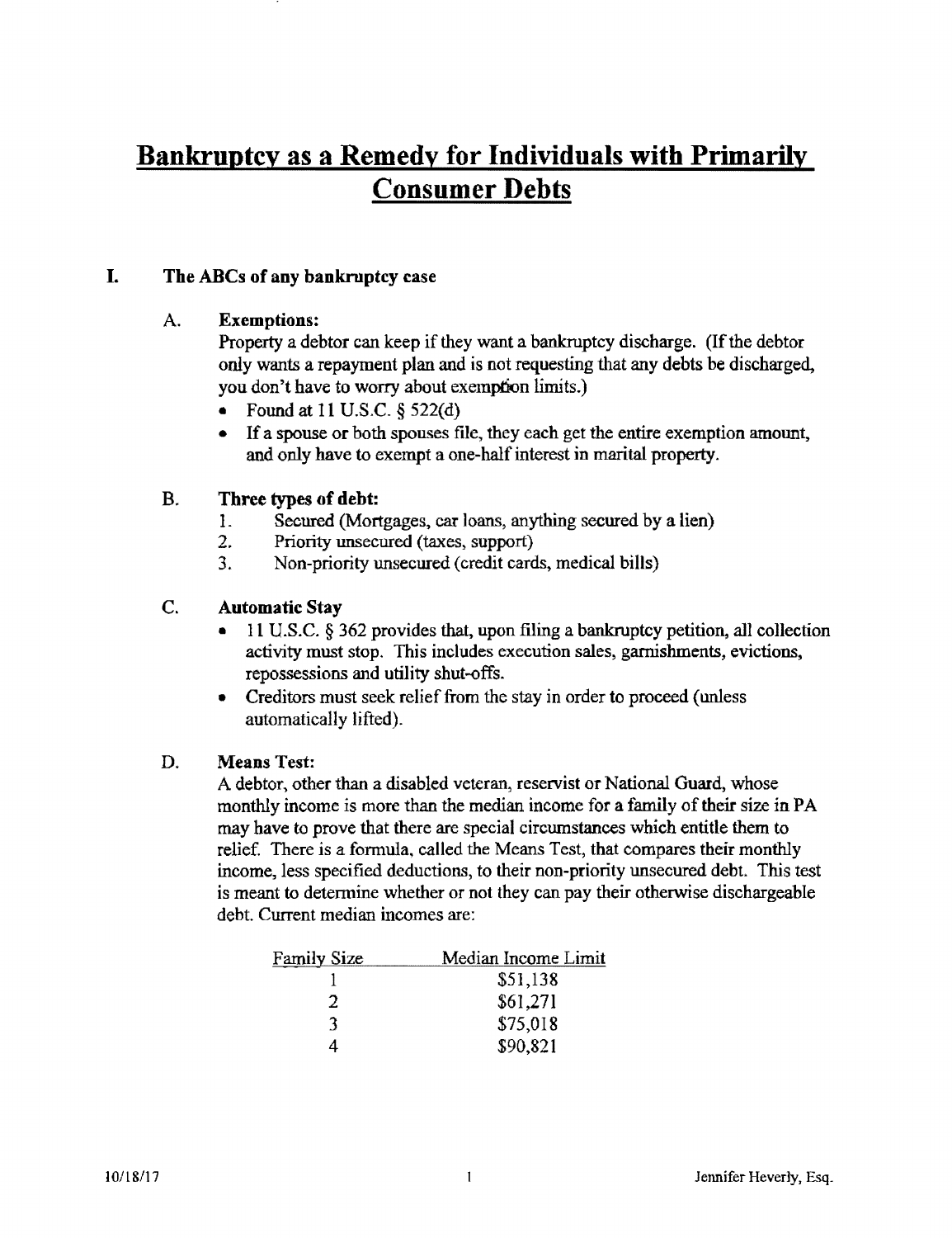### II. Protecting Income

#### 1. Wage garnishment

- a. Landlord/tenant iudgments: Pa.R.C.P. No. 3301-3304 & 42 Pa.C.S. § 8127 In PA, a judgment will allow landlords to garnish wages under certain circumstances. A landlord's judgment is dischargeable unless the landlord can prove "willful and malicious injury" as defined in 11 U.S.C.  $\S$ § 523(a)(6) and 1328(a)(4).
- b. Priority debts: 11 U.S.C. § 507

! .... Wages can also be garnished to collect domestic support obligations, unpaid income taxes. student loans, and criminal restitution, and these debts are typically not dischargeable, but debtors can use Chapter 13 to pay priority debts over time in a plan. If the debtor commits all of his/her "disposable" income" to the plan, the debts need not he paid in full, but will not be discharged.

c. Avoiding Preferences: 11 U.S.C. § 547

You can sometimes recover income that was garnished in the 90 days before the bankruptcy was filed, even if the government is the creditor, unless the debt was a domestic support obligation. You must show that the creditor would not receive that money in a liquidation (*i.e. all property is exempt or* non-exempt property would be distributed among several creditors). The preference must be \$600 or more.

- 2. Recoupment of overpayments
	- a. Benefit overpayments are dischargeable, unless the government can prove the overpayment was caused by false pretense or fraud. Usually the amount recouped in the 90 days prior to the petition is less than \$600, but if not, you can attempt to avoid the transfer as a preference.
	- b. False Pretense or Fraud: 11 U.S.C. § 523(a)(2) A creditor can file a complaint seeking a determination by the court that the debt was the result of the debtor's false representation or fraud and is therefore nondischargeable. The burden is the on creditor.
- 3. Tax refund intercept
	- a. Preferences: 11 U.S.C. § 547

You can recover a tax refund that was intercepted in the 90 days before the bankruptcy was filed, as long as it was not intercepted for a domestic support obligation. You must show that the creditor would not receive any or all of the money in a liquidation (i.e. all property is exempt or non-exempt property would be distributed among several creditors). This usually happens due to a delinquent student loan. The preference must be \$600 or more.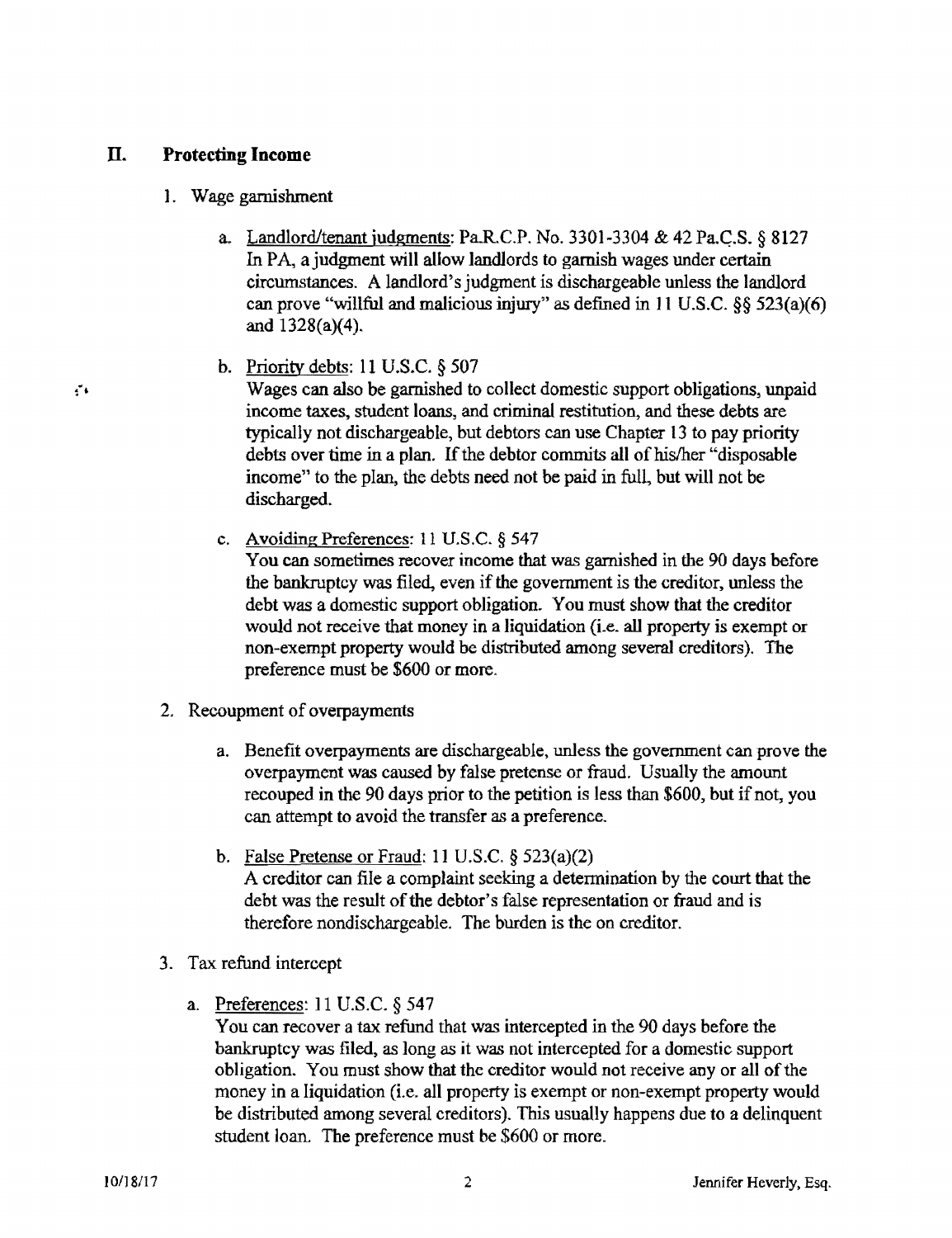#### Ill. Protecting Assets

#### 1. Non-Exempt assets

- A debtor can propose, in a Chapter 13 plan, that they will liquidate a nonexempt asset and use the proceeds to pay outstanding debts. See 11 U.S.C. §  $1322(b)(8)$ .
- This helps a debtor to avoid an execution sale where they would receive far less than fair market value for the property.
- 2. Lien avoidance: 11 U.S.C. § 522(t)
	- $\mathbf{g}^{\prime}$ • A judgment can be avoided to the extent that it impairs an exemption.
	- Possessory or purchase-money security interests cannot be avoided
- 3. Right to cure: 11 U.S.C. § 1322(b)(5)
	- Chap. 13 allows debtors to cure defaults in 3 to 5 years. Mortgages, purehasemoney security interests, statutory liens and any other liens that cannot be avoided, stripped or crammed down can be paid through a plan.
	- Especially useful to cure tax debts, municipal liens, mortgages, and PMSI car loans.
- 4. Modification of Certain Secured Debts: 11 U.S.C. §§ 1322(b )(2) and 1325
	- Also referred to as stripping or cramdown
	- Secured debts that cannot avoided or discharged might be reduced or stripped off completely if the collateral is worth less than the amount owed. The unsecured portion is stripped off or crammed down, so the debtor only has to pay the secured portion.
	- $1322(b)(2)$  allows the court to "modify" the debt, which could mean lower principal (cramdown), lower payments, deferred payments, change in term. eliminating oppressive terms, eliminating liens (stripping).
	- The court limits modification to Chap. 13 organizations. See Cook v. IndyMac Bank, FSB (In re Cook) 449 B.R 664 (U.S. Dist. N.J. 2011)
	- Limitations:
		- a. Mortgages: Debts secured by real property that is only used as the debtor's principal residence cannot be stripped, unless the mortgage is also secured by other property or is completely unsecured or the final mortgage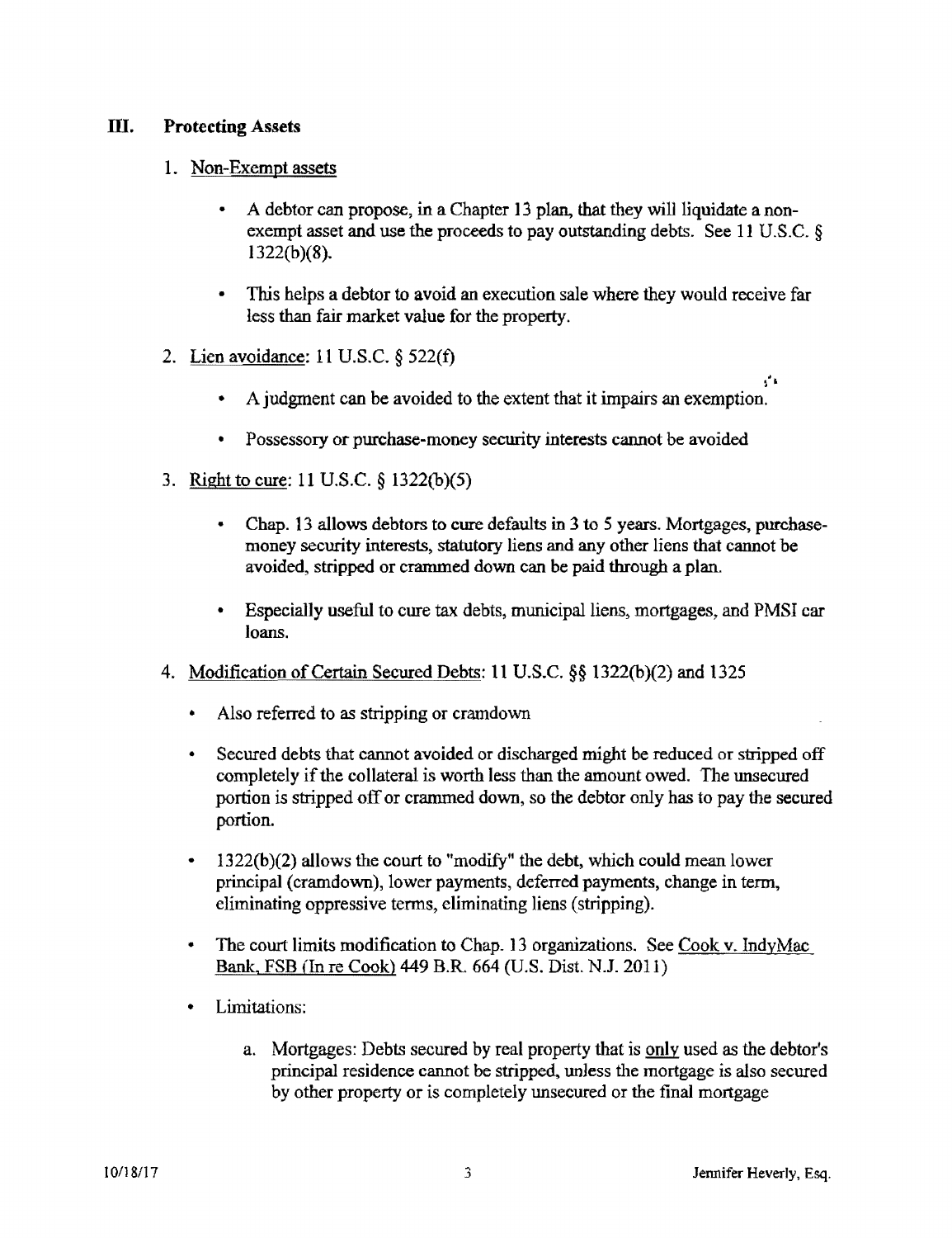payment will be due during the plan. (Mobile homes not on a foundation are not considered real estate.)

- b. Purchase-Money Security Interests in a vehicle, if incurred within 910 days for the personal use of debtor.
- Mortgage Modification Mediation Program: L.B.R. No. 9019-3. Only for principal residence. Creditor must agree to participation. Debtor must make post-petition payment of 75% of regular monthly payment.
- 5. Redemption: 11 U.S.c. § 722
	- Debtor can redeem and reclaim property that has been repossessed
	- Must redeem or file bankruptcy within the redemption period
	- UCC gives right to redeem until collateral sold (or contracted for disposition)
	- Motor Vehicle Sales and Finance Act gives right to redeem 15 days from date of mailing post-repossession notice.
	- If debtor can't redeem by paying accelerated debt, should file Chap 13 and propose cure.
- 6. Setting aside sales: 11 U.S.C. §§ 547 and 548
	- a Debtor must prove preferential transfer (547) or fraudulent conveyance (548), which can be very difficult to do.
	- b. Preferential transfer (i.e. the creditor purchased the property and benefited more than it would have in liquidation in 90 days before petition). If it's a secured creditor with priority, probably did not benefit more than it would have in liquidation. If it is an unsecured creditor and the property was sold within 90 days prior to the petition, the transfer is probably avoidable.
	- c. Fraudulent transfer (transferred for less than reasonably equivalent value within two years before petition). Sounds promising, but court often assumes that a properly conducted sale  $=$  reasonably equivalent value.
	- d. Major limitations on this option include:
		- i. Court's belief that a properly conducted sheriff sale or tax sale results in reasonably equivalent value.
		- ii. Good faith transferee has a lien on the property recovered
		- iii. Creditor might have received the same in a liquidation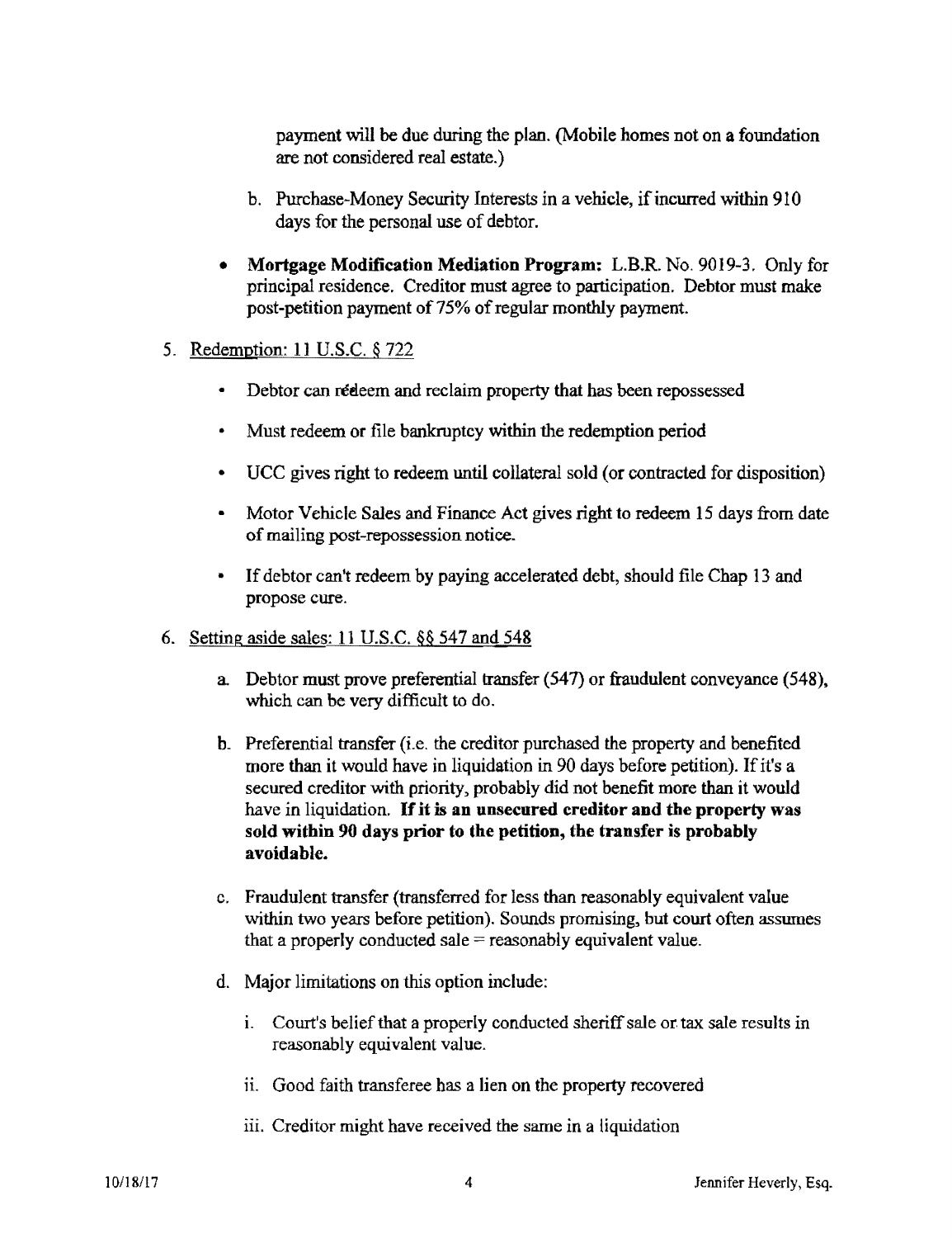#### IV. Protecting Utility Service

- A. A utility cannot terminate service within the ftrst 20 days of bankruptcy.
- B. Discharge or cure?
	- 1. Municipal utility debts cannot be discharged and must be cured in Chap. 13. See 53 P.S. § 7106.
	- 2. Statutory liens that cannot be avoided must be cured.
	- 3. All other utility debts are dischargeable.
- C. Service: The utility cannot refuse service upon filing or discharge. They can only demand a security deposit as allowed by law.
- D. Customer Assistance Programs if your client is participating in a CAP and files bankruptcy, they will be removed for the program and asked to pay a security deposit.

#### V. Driver's license suspensions

We often see clients whose licenses were suspended after a motor vehicle accident and will not be reinstated until the debt is paid. Discharging the debt in bankruptcy will allow their license to be restored. Debts incurred as a result of impaired driving are not dischargeable. See 11 U.S.C. § 523(a)(9).

#### VI. Evictions

- Bankruptcy can be vital to public housing tenants and mobile home owners, most of whom can only be evicted for good cause. not for end of the lease term. A bankruptcy will allow them to cure the default in rent payment and may even allow a cure of non-monetary defaults.
- If a landlord has the right to terminate a lease at the end of its term, bankruptcy will only allow the tenant to stay until that time.
- If there is a judgment for possession, and it hasn't been appealed, a bankruptcy petition will only stay an eviction for 30 days, and only if the tenant has the "pay and stay" option (the right to cure under state law) and deposits one month's rent with the bankruptcy court. Then the tenant must cure the default within those 30 days.
- If there is no judgment for possession, or the judgment has been appealed, the automatic stay stops an eviction. and the landlord will have to seek relief from the stay to proceed.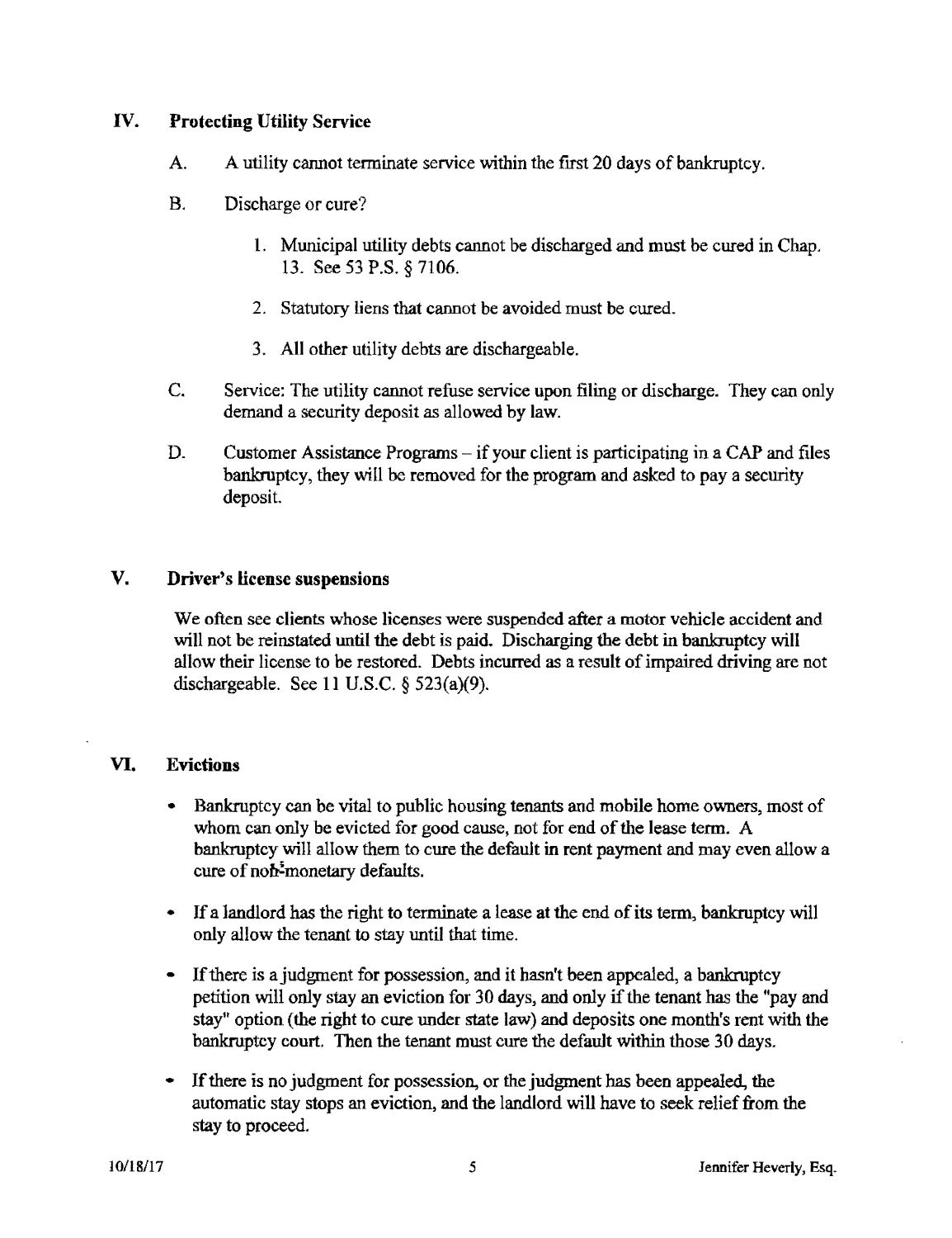- Use Chapter 13 if debtor needs time to cure. In 13, the debtor can "assume" the lease and cure it. The lease must be unexpired and debtor must cure "promptly" or provide adequate assurance that it will be cured promptly. This will usually be disputed. Also expect disputes over the existence of a curable default and existence of lease or term of lease.  $\frac{6}{322(b)(7)}$
- **In** Chapter 7, only the trustee can "assume the lease" and might choose to reject it, since the purpose of a Chapter 7 is liquidation, not reorganization.

#### **VII. Protection** against **Debt Discrimination**

- Governmental units cannot discriminate on the basis of a bankruptcy filing. 11 U.S.C.  $\S$  525(a). Housing authorities, public and municipal utilities and government-backed student loan lenders cannot deny benefits to a client based upon previously discharged debt.
- Private employers cannot make the decision to hire or fire based upon discharged debt.

 $\mathbf{L}^{\mathrm{H}}$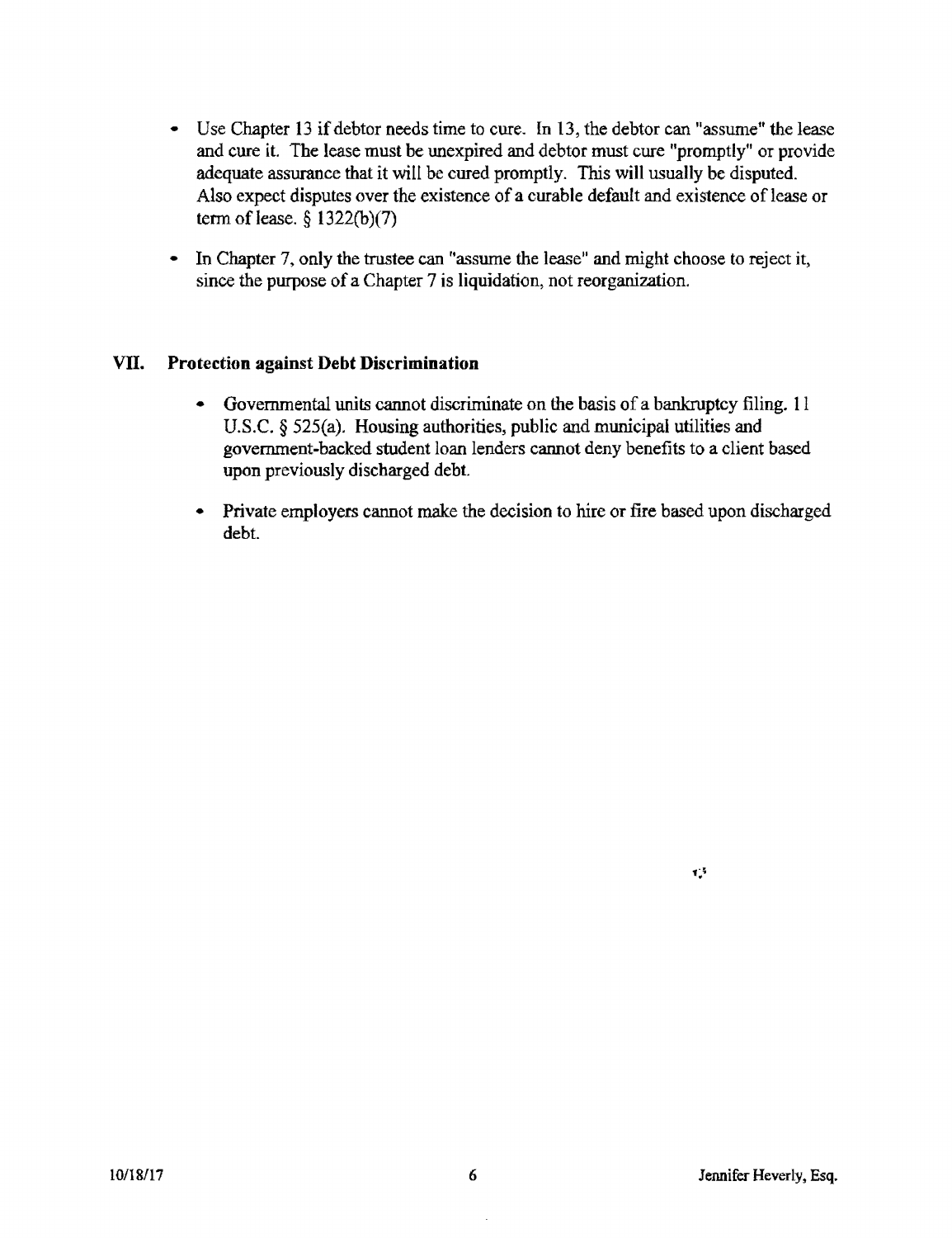# **Bankruptcy Exemptions**

## 11 USCS § 522

(d) The following property may be exempted under subsection  $(b)(2)$  of this section:

(1) The debtor's aggregate interest, not to exceed \$ 23,675 in value, in real property or personal property that the debtor or a dependent of the debtor uses as a RESIDENCE, in a cooperative that owns property that the debtor or a dependent of the debtor uses as a residence, or in a burial plot for the debtor or a dependent of the debtor.

(2) The debtor's interest, not to exceed \$ 3,775 in value, in one **MOTOR VEHICLE**.

(3) The debtor's interest, not to exceed \$ 600 in value in any particular item or \$ 12,625 in aggregate value, in HOUSEHOLD FURNISHINGS, HOUSEHOLD GOODS, WEARING APPAREL, APPLIANCES, BOOKS, ANIMALS, CROPS, OR MUSICAL INSTRUMENTS, that are held primarily for the personal, family, or household use of the debtor or a dependent of the debtor.

(4) The debtor's aggregate interest, not to exceed  $$1,600$  in value, in JEWELRY held primarily for the personal, family, or household use of the debtor or a dependent of the debtor.

(5) The debtor's aggregate interest in ANY PROPERTY, not to exceed in value \$ 1,250 plus up to \$ 11,850 of any unused amount of the exemption provided under paragraph (1) of this subsection.

(6) The debtor'S aggregate interest, not to exceed \$ 2.375 in value, in any IMPLEMENTS, PROFESSIONAL BOOKS, OR TOOLS, OF THE TRADE of the debtor or the trade of a dependent of the debtor.

(7) Any wunatured LIFE INSURANCE contract owned by the debtor, other than a credit life insurance contract.

(8) The debtor's aggregate interest. not to exceed in value \$ 12,625, less any amount of property of the estate transferred in the manner specified in section  $542(d)$  of this title [11] USCS  $\S$  542(d)], in any accrued dividend or interest under, or loan value of, any unmatured LIFE INSURANCE contract owned by the debtor under which the insured is the debtor or an individual of whom the debtor is a dependent.

(9) Professionally prescribed HEALTH AIDS for the debtor or a dependent of the debtor.

(10) The debtor's right to receive--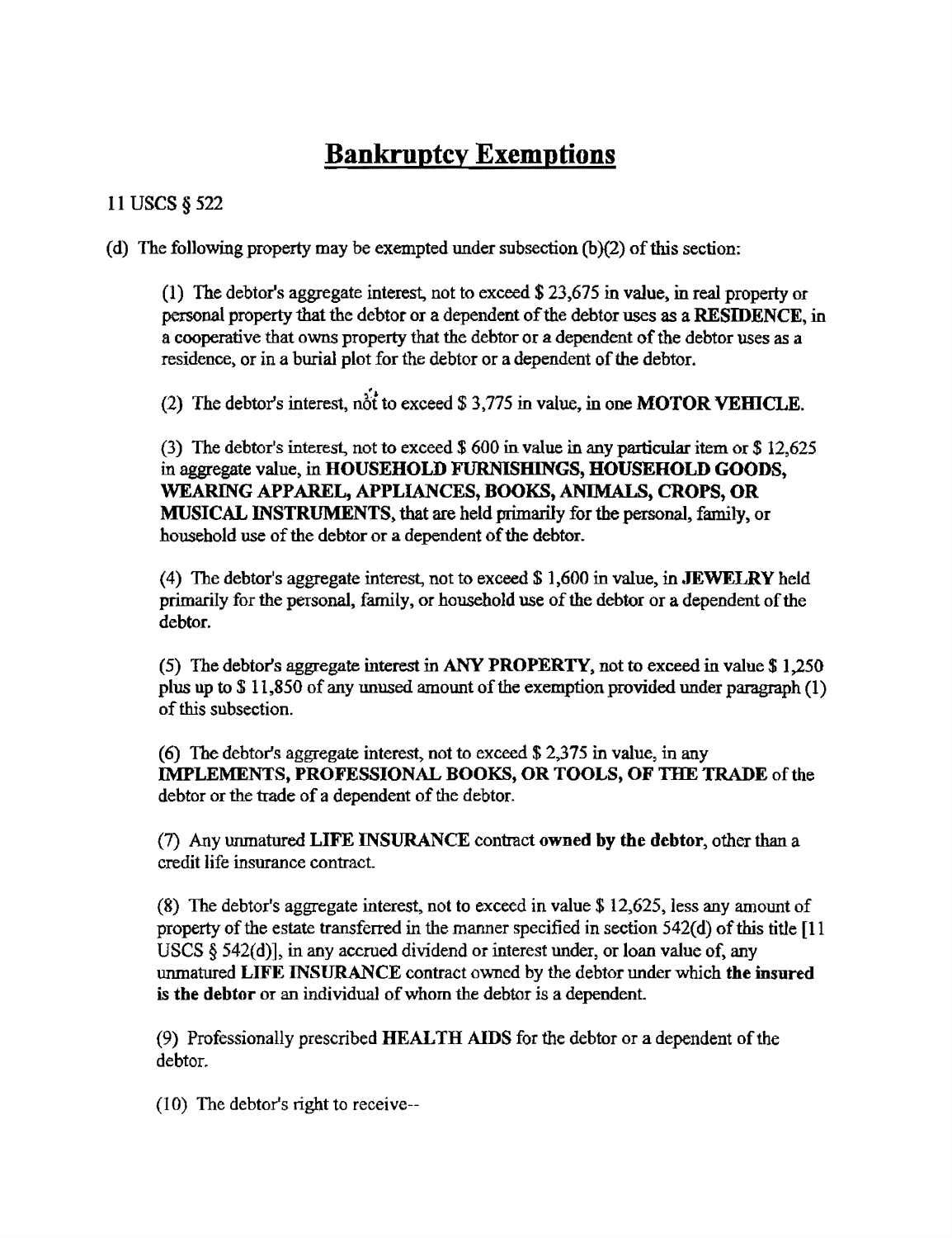(A) a SOCIAL SECURITY benefit, UNEMPLOYMENT compensation, or a local PUBLIC ASSISTANCE benefit;

(B) a VETERANS' BENEFIT;

(C) a DISABILITY, ILLNESS, or UNEMPLOYMENT BENEFIT;

(0) ALIMONY, SUPPORT, or SEPARATE MAINTENANCE, to the extent reasonably necessary for the support of the debtor and any dependent of the debtor;

(E) a payment under a STOCK BONUS, PENSION, PROFITSHARING, ANNUITY, OR SIMILAR PLAN or contract on account of illness, disability, death, age, or length of service, to the extent reasonably necessary for the support of the debtor and any dependent of the debtor, unless-

(i) such plan or contract was established by or under the auspices of an insider that employed the debtor at the time the debtor's rights under such plan or contract arose;

(ii) such payment is on account of age or length of service; and

(iii) such plan or contract does not qualify under section  $401(a)$ ,  $403(a)$ , 403(b), or 408 of the Internal Revenue Code of 1986 [26 USCS  $\S$  401(a), 403(a), 403(b), or 408].

(11) The debtor's right to receive, or property that is traceable to--

(A) an award under a CRIME VICTIM'S REPARATION law;

(B) a payment on account of the WRONGFUL DEATH of an individual of whom the debtor was a dependent, to the extent reasonably necessary for the support of the debtor and any dependent of the debtor;

(C) a payment under a LIFE INSURANCE contract that insured the life of an individual of whom the debtor was a dependent on the date of such individual's death, to the extent reasonably necessary for the support of the debtor and any dependent of the debtor;

(D) a payment, not to exceed \$ 23,675, on account of PERSONAL BODILY INJURY, not including pain and suffering or compensation for actual pecuniary loss, of the debtor or an individual of whom the debtor is a dependent; or

(E) a payment in compensation of LOSS OF FUTURE EARNINGS of the debtor or an individual of whom the debtor is or was a dependent, to the extent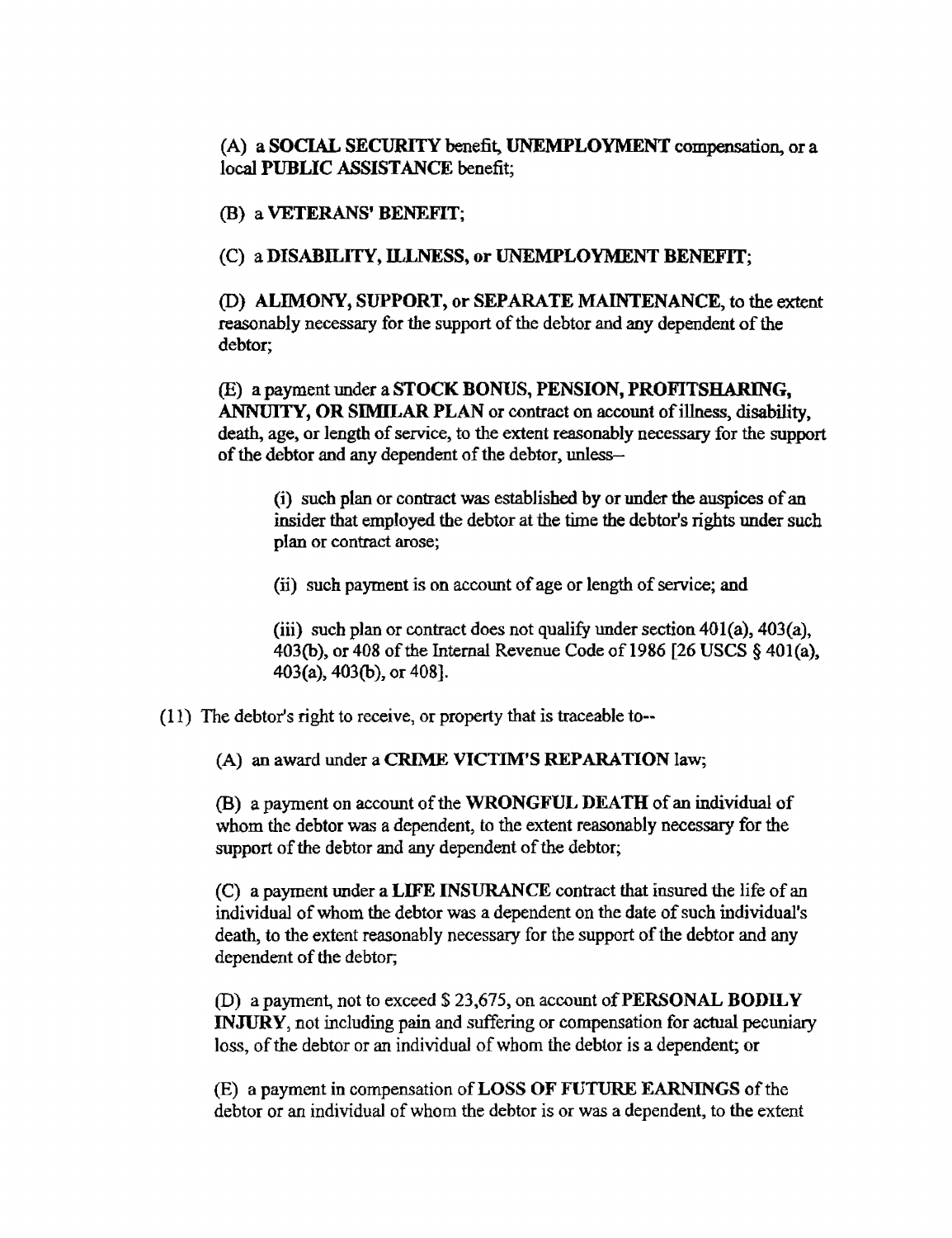reasonably necessary for the support of the debtor and any dependent of the debtor.

(12) RETIREMENT FUNDS to the extent that those funds are in a fund or account that is exempt from taxation under section 401, 403, 408, 408A, 414, 457, or 501(a) of the Internal Revenue Code of 1986 [26 USCS § 401, 403, 408, 408A, 414, 457, or 501(a)].

t

 $\frac{1}{4}$ 

L.